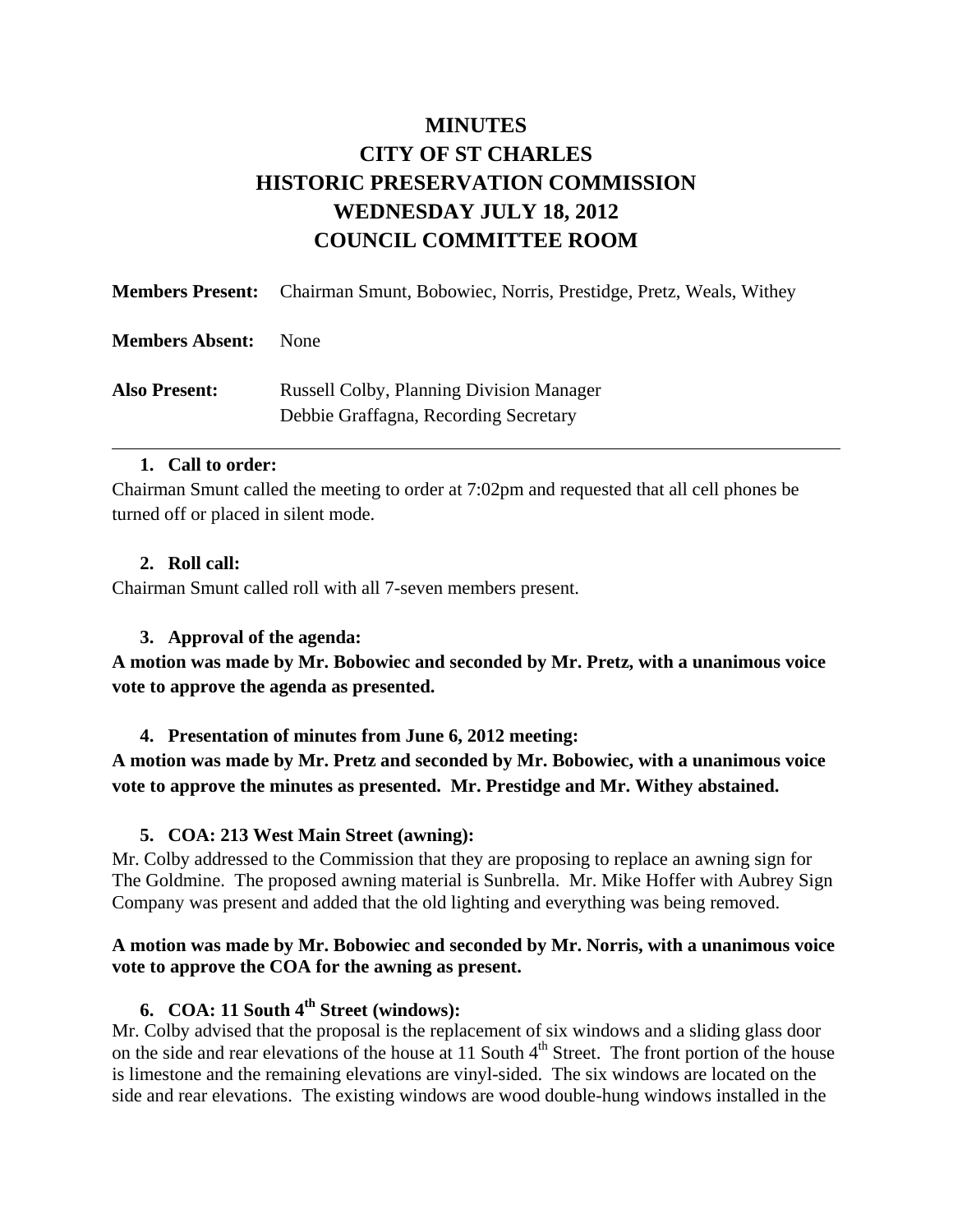Historic Preservation Commission Minutes – July 18, 2012 Page 2

1970s, with storm window units, which are primarily aluminum. The proposed replacement windows are double-hung wood windows, with vinyl exterior cladding. The windows are sized to fit the existing window openings. The storm windows will be removed and replaced with full screens. The existing sliding glass patio door on the south/side elevation will be replaced with a similar wood framed, vinyl-clad unit.

Ms. Barb Hallberg and Mr. Tim Hallberg were present. Chairman Smunt questioned why they were replacing the windows. Ms. Hallberg explained that the windows leaked and very drafty. Mr. Hallberg added that the windows were replaced in the 1970s and they are rotten and need to be replaced. Ms. Hallberg advised the Commission that they would be removing the storm windows and adding full size screens with triple pane windows.

The Hallbergs advised the description of the windows that was given was not correct, the proposed material for the windows would be all vinyl, not wood frame with cladding. The Commission members expressed that with the house currently being aluminum sided, the window material should be aluminum. The Hallbergs advised that the quote from the window company was for vinyl and were concerned because the brochure did not have any products of aluminum material. The Commission advised the Hallbergs to check with the window company or manufacturer to see if they have the product in aluminum. Ms. Hallberg advised that she wanted the windows to be as low maintenance as possible. The Commission advised her that vinyl would not last and with aluminum the windows could be painted so that future owners could change the color. Ms. Hallberg stated that she does not like the fact that she has to ask permission to do something to property that she owns.

Mr. Pretz suggested that in the motion, it be worded so that the applicant is to verify with her company on the window material and if aluminum can be used, she will not have to come back to the Commission. Once she had the documents, she can submit them to Mr. Colby to verify the material.

Ms. Hallberg questioned the replacement of the sliding glass door on the rear of their building. The Commission agreed that a complete vinyl door would be appropriate for the sliding door, as wood is not a good alternative material for this type of door, and the door is not visible from the street.

The Hallbergs questioned if they needed two permits for these projects. Ms. Graffagna advised that they need two permits, one for the doors and one for the windows. Mr. Colby added that one COA would cover both permits.

**A motion was made by Mr. Withey and seconded by Mr. Pretz, with a unanimous voice vote to approve the replacement of the vinyl sliding door in the rear and the replacement of the windows installed as proposed, contingent upon the windows being changed to aluminum-clad wood windows.** 

**7. COA: 117 West Main Street (sign):**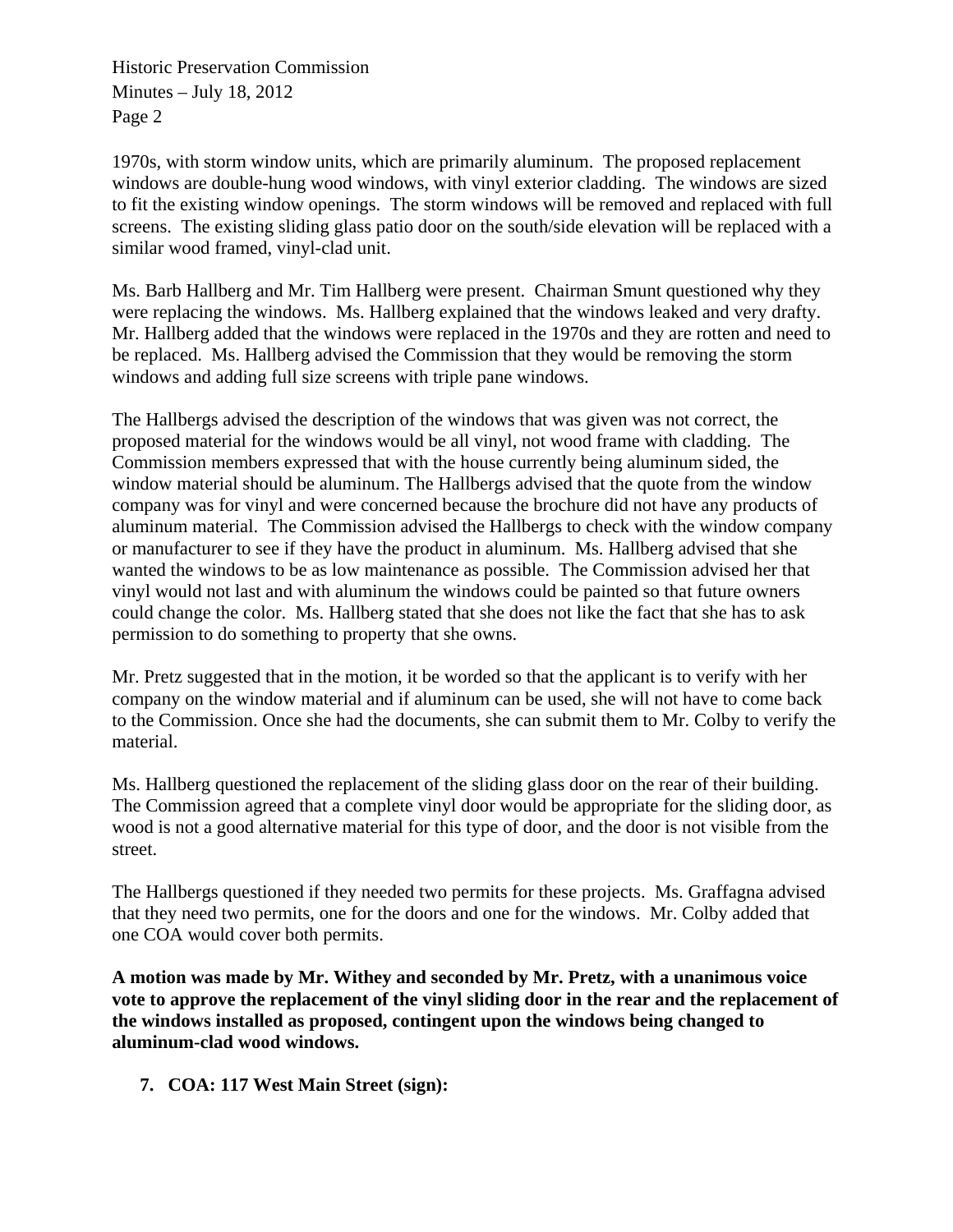Historic Preservation Commission Minutes – July 18, 2012 Page 3

Mr. Colby addressed to the Commission that the proposed is the installation of 2-two tenant marquee wall signs for the building at 117 West Main Street. The signs will be internally illuminated with 4-four tenant panels. One sign is proposed on the west elevation, facing the intersection of West Main and  $2<sup>nd</sup>$  Streets. The other sign is proposed for the east elevation, facing the First Street Plaza.

Mr. Kevin Pirok was present and explained to the Commission that the sign would be marquee style, aluminum sprayed green to match and there would be 4-four panels with led lights. The square footage of the sign was questioned. Mr. Colby advised that the square footage is based on the front and side of the building and the overall number of signs per business on the building. Mr. Pirok advised that after conversations with owner of Szechwan Restaurant, they are removing the sign on the north side of the building on Main Street.

The Commission discussed the height of the sign placement on the wall. Both proposed signs are centered on the wall within the area between the windows sills and cornice.

Chairman Smunt advised that the Downtown Partnership has previously questioned the appropriateness of internally-lit signs versus use of exterior lighting. Mr. Pirok explained that with the stage of the construction and that with the electric boxes being present, the best solution is internally illuminated signs. If they were to install gooseneck lighting, electric conduit would need to run on the outside on the walls. The Commission discussed that they have previously approved internally illuminated signs in certain situations.

Mr. Colby provided on the screen and Mr. Pirok provided a drawing of the final details of the new façade for the building. The Commission questioned if they were concerned that when there was not a tenant, the panel being white and illuminated. Mr. Pirok advised the Commission that they could make any of the empty panels a solid green.

### **A motion was made by Mr. Withey and seconded by Mr. Prestidge, with a unanimous voice vote to approve the COA for the sign as presented.**

## **8. COA: 18 North 4th Street (fence)**

Mr. Colby explained that at the meeting on June 6, 2012, the Commission reviewed a COA for installation of a raised wood deck on the south side of the building at 18 N. 4th Street, for the Nuova Italia Restaurant. The item was tabled. Based on the direction from the Commission and further discussions with City staff, the owner decided to instead construct a grade-level brick paver patio. The owner removed the deteriorated shed structure over the air conditioning condensers and relocated the 3 condensing units to the far end of the patio area.

The paver patio was constructed. A permit is required for a fence, and therefore a COA is required. The two fences have already been installed:

- A solid 6 ft. screening fence, between the air condensers and the patio
- A decorative aluminum fence with a gate along the street sidewalk to enclose the patio area.

Mr. Colby also commented that the wood fence may be replaced at a later date.